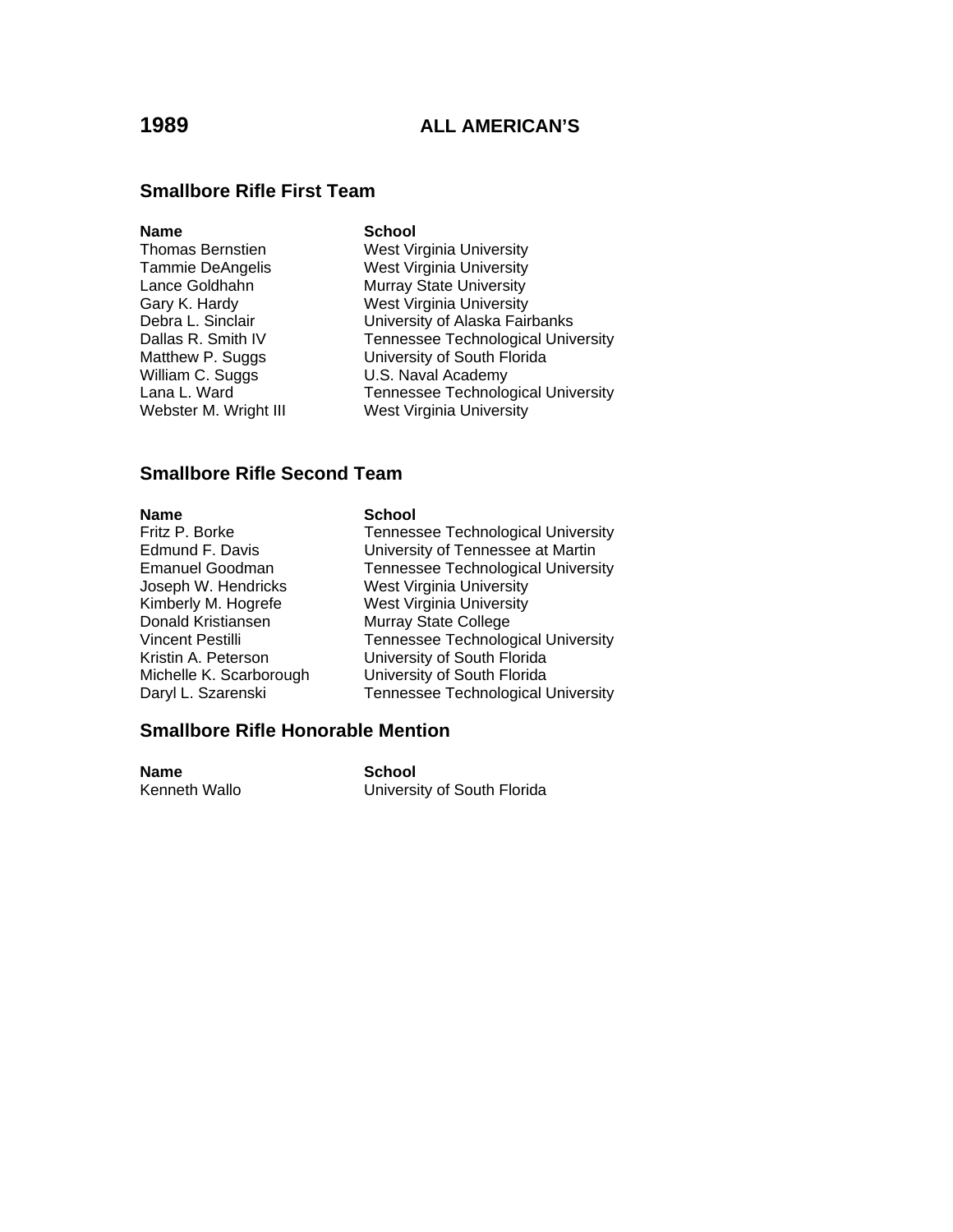### **Air Rifle First Team**

### **Name** School

- Webster M. Wright III West Virginia University
- Thomas Bernstien West Virginia University Tammie DeAngelis West Virginia University<br>Gary K. Hardy West Virginia University West Virginia University Kimberly M. Hogrefe **West Virginia University**<br>Kristin A. Peterson **M. W. University of South Flori**d Kristin A. Peterson<br>
Anne-Marie Pfiffner<br>
West Virginia University **West Virginia University** Debra L. Sinclair **University of Alaska Fairbanks** Matthew P. Suggs University of South Florida<br>
William C. Suggs U.S. Naval Academy U.S. Naval Academy

### **Air Rifle Second Team**

**Name**<br>
Roxanne Atreides<br>
St. John Frank A. Demell King's College Lance Goldhahn Murray State University Joseph W. Hendricks West Virginia University Donald Kristiansen Murray State College<br>James P. Meger U.S. Air Force Acader James P. Meger **U.S. Air Force Academy**<br>Vincent Pestilli **Company** Tennessee Technologica

St. John's University Troy A. Basham University of Texas at El Paso Tennessee Technological University Michelle K. Scarborough University of South Florida Lana L. Ward **Tennessee Technological University**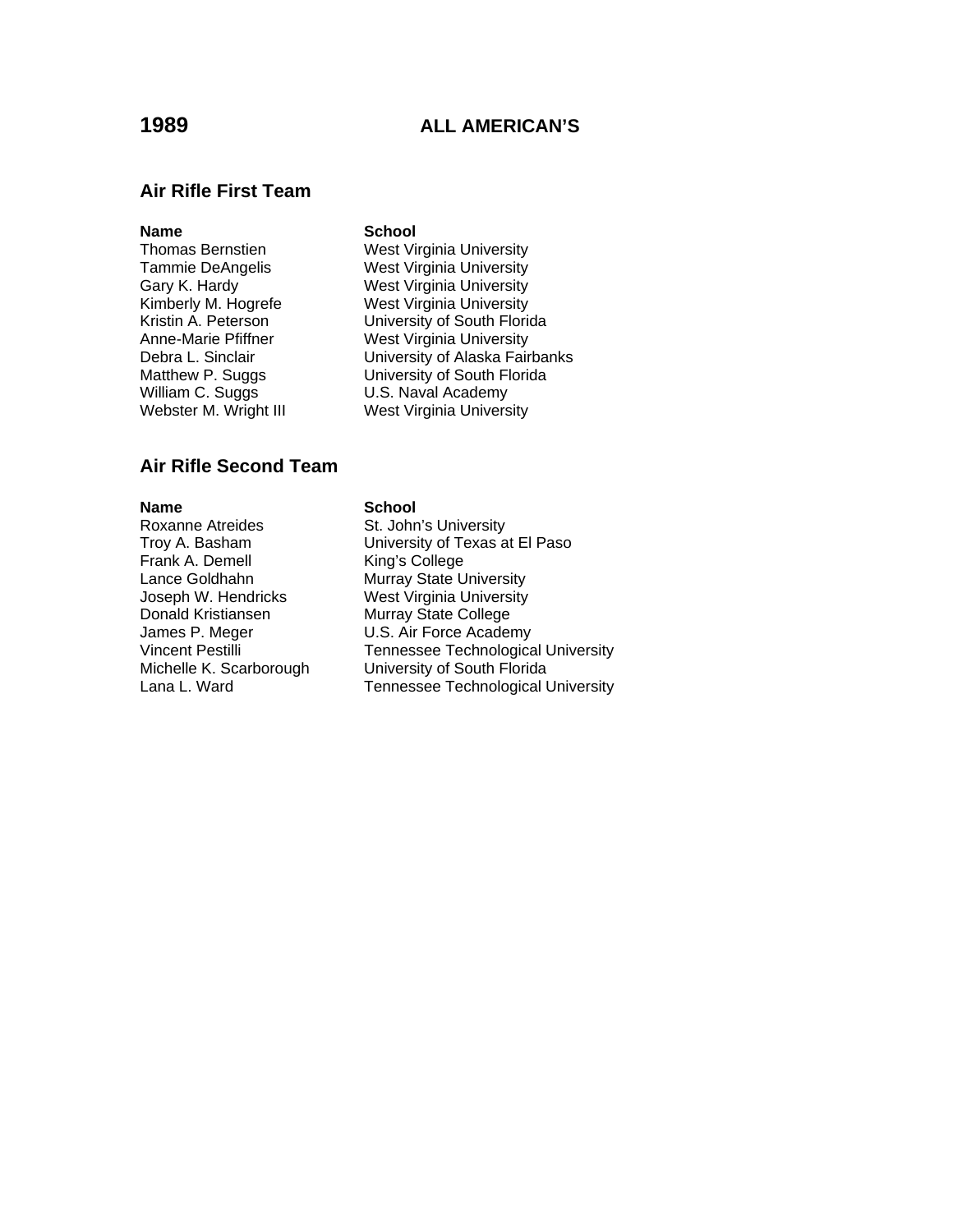## **Free Pistol First Team**

| <b>Name</b>           | <b>School</b>                      |
|-----------------------|------------------------------------|
| Stephen H. Bales      | U.S. Military Academy              |
| Neil J. Caloia        | <b>Oregon State University</b>     |
| Brian C. Deboda       | U.S. Military Academy              |
| M. Denny Guinn        | <b>Gallaudet University</b>        |
| Keith E. Hanzel       | U.S. Naval Academy                 |
| <b>Brian Hardesty</b> | <b>Texas A&amp;M University</b>    |
| Deron R. Kaseberg     | U.S. Military Academy              |
| Daryl L. Szarenski    | Tennessee Technological University |
| Eugene D. Walters III | U.S. Military Academy              |
| <b>Robert Welch</b>   | <b>Ohio State University</b>       |
|                       |                                    |

## **Free Pistol Honorable Mention**

| <b>Name</b>           | School                                |
|-----------------------|---------------------------------------|
| Willie D. Billingslea | U.S. Naval Academy                    |
| Eric C. Blau          | Massachusetts Institute of Technology |

# **Standard Pistol First Team**

### **Name** School

| Stephen H. Bales      | U.S. Military Academy          |
|-----------------------|--------------------------------|
| Terence L. Clark      | U.S. Naval Academy             |
| Keith E. Hanzel       | U.S. Naval Academy             |
| <b>Brian Hardesty</b> | <b>Texas A&amp;M Universit</b> |
| Deron R. Kaseberg     | U.S. Military Academy          |
| David Stohs           | U.S. Naval Academy             |
| Eugene D. Walters III | U.S. Military Academy          |
| Thomas R. White       | U.S. Naval Academy             |

Stephen H. Bales **U.S. Military Academy** U.S. Naval Academy Brian Hardesty Texas A&M University Deron R. Kaseberg **U.S. Military Academy** U.S. Naval Academy Eugene D. Walters III **Communist COL**S. Military Academy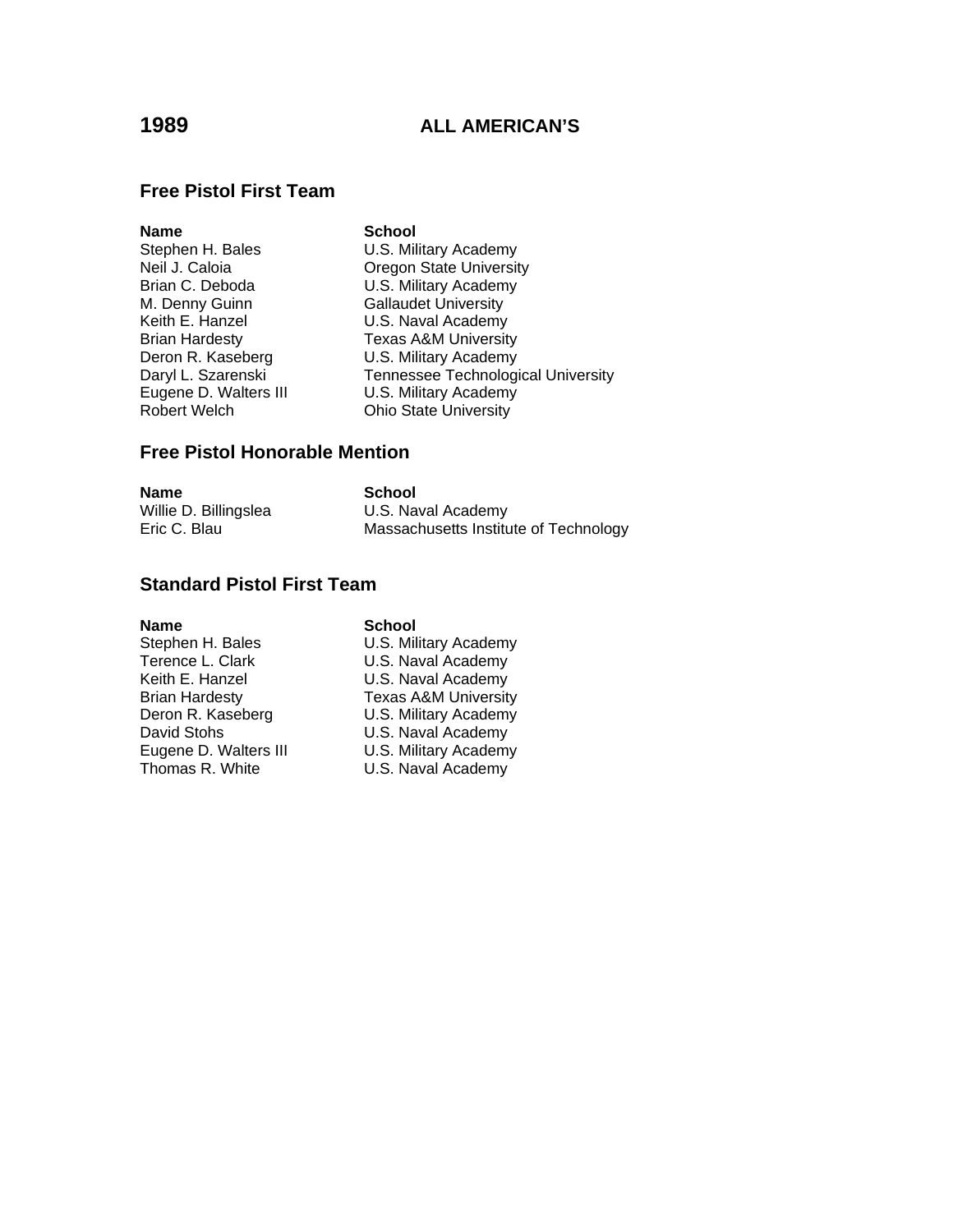### **Air Pistol First Team**

**Name** School<br>
Eric C. Blau **School**<br>
Massacl M. Denny Guinn Gallaudet University<br>Brian Hardesty Gallaudet University

Massachusetts Institute of Technology Neil J. Caloia Caloia<br>
Samuel Cochrane IV Coss, Military Academy U.S. Military Academy Brian Hardesty<br>
Deron R. Kaseberg<br>
U.S. Military University **U.S. Military University** Phillip L. Mayberry **U.S. Military Academy**<br>
Daryl L. Szarenski **M. Tennessee Technologi** Daryl L. Szarenski **Tennessee Technological University**<br>
Robert Welch **Chinage Communist Communist Communist Communist Communist Communist Robert Welch** Robert Welch **Ching Ching Chio State University**<br>Thomas R. White **Ching Ching Ching U.S. Naval Academy** U.S. Naval Academy

## **Air Pistol First Team**

**Name School**<br> **Keith E. Hanzel C.S. Name C.S. Name** U.S. Naval Academy